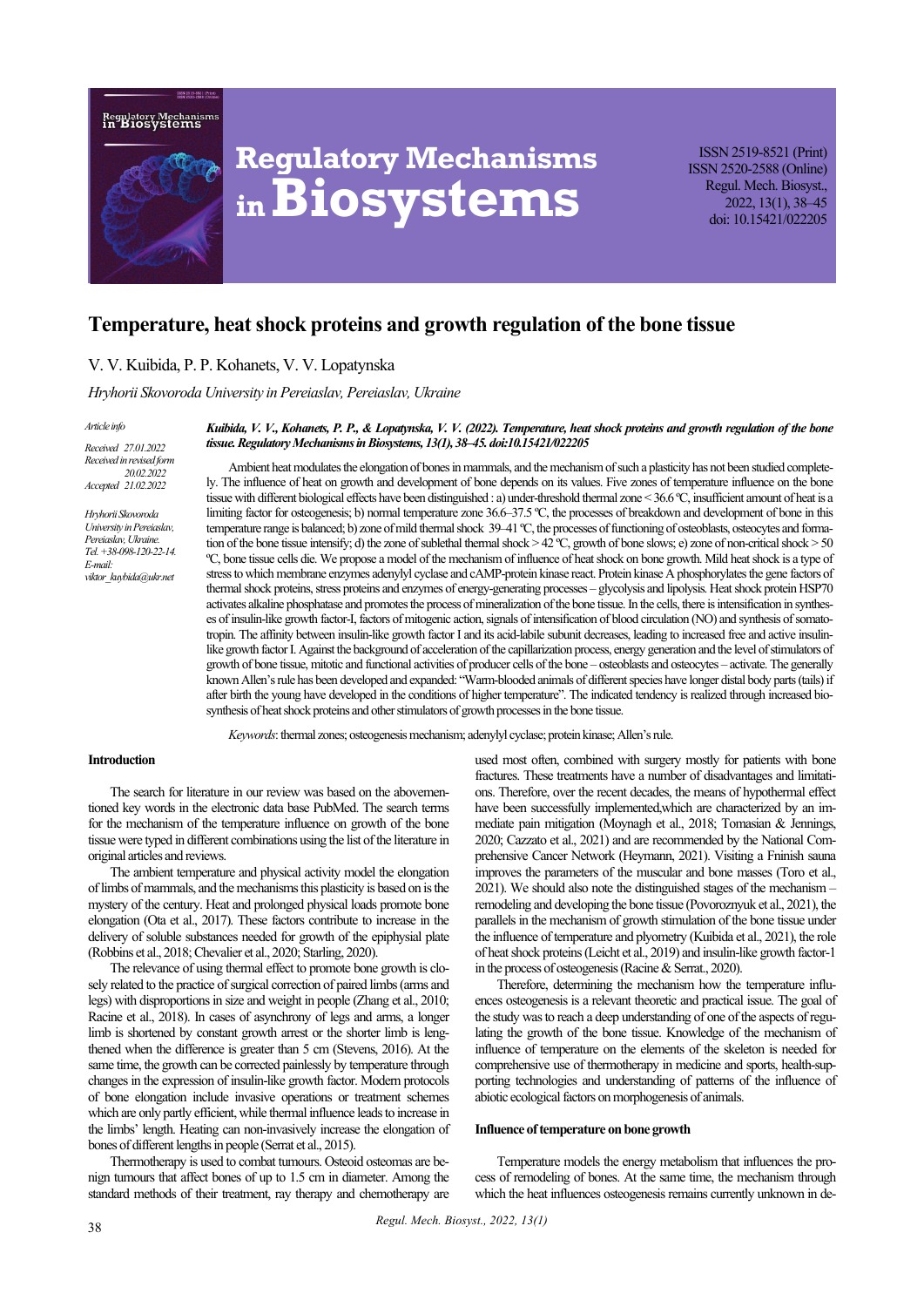tail. In one experiment, two month-old male mice C57BL/6J were exposed to cold (4 °C) and normal (23 °C) temperatures for 28 days. Cold increased the apoptosis of osteocytes and decreased the length of the canals. Those changes were accompanied by decrease in the number of osteocytes that were positive to Е11 (transmembrane glycoprotein, important for differentiation of osteocytes, first of all prolonging dendrites) and ММР13 (matrix metallopeptidase that breaks down the collagen I in extracellular matrix and potentially plays a role in rotating the articular cartilage) after 14 days. The indicated parameters returned to the initial levels after 28 days. The study revealed that after 14 days of influence of low temperatures the volumetric bone fraction significantly decreased, but recovered after 28 days. Brown adipose tissue affected remodeling of the bone by increasing thermogenesis (Du et al., 2021).

Heat (34 °C) protects the bone from loss of the bone tissue following surgery and removal of the ovaries. Thermotherapy increased the volume of trabecular bone, density of the connection and thickness, leading to improvement of biomechanical density of bones in adult females and young male mice. Those data indicate that heat influence is a potential variant of treating osteoporosis of bones, and thermotherapy may provide a mechanical basis for treating bone diseases (Chevalier et al., 2020). During osteoporosis, the bone loses weight, which heightens the risk of bone fracture. Heat prevented the fractures of femurs and loss of the bone tissue in mice (Starling, 2020).

Tasks of thermal ablation are to significantly decrease  $(-20$ ... $-40$  °C) or increase ( $> 60^\circ \text{C}$ ) the temperature inside the bone tumour in order to kill cells and cause necrosis of the tissue (Moynagh et al., 2018). Minimizing the risk of hyperthermal trauma of nerve cells and other neighboring tissues in the temperature of > 50 °C requires passive or active strategies of thermal protection. Furthermore, nerve elements cannot feel temperature higher than 45 °C, which leads to damage to nerves and paralysis or paresis in some regions (Tomasian et al., 2020). The mechanism of effective destruction of the tumour is based on coagulation necrosis of the bone tissue under the influence of temperature  $> 50$  °C to the cytotoxic level (Goldberg et al., 2000; De Tommasi et al., 2021). Currently, effective means of hyperthermia are considered to be radiowave, laser and microwave methods of destroying the tumour cells without physically removing the tumour (Cazzato et al., 2021).

Mild thermal stress increases the processes of regeneration of blood vessels and bones, though the mechanisms of angiogenesis and osteogenesis have not been studied. A group of scientists recorded enhanced development of the structures similar to microvessels in the shared cultures of olfactory ensheathing cells (OECs) and primary osteoblasts (pOBs). In the experiment, the shared culture of cells was exposed to mild thermal stress (41  $^{\circ}$ C, 1 hour), twice a week during 7–14 days. After thermal action in cells of real time polymerase chain reaction, expressions of growth factor of the vessels' endothelium, angiopoietin 1, angiopoietin 2 and necrosis factor of alpha tumour increased. Intensification of thermal shock proteins was found at the level of mRNA and protein in shared cultures. Thermal influence increased the expression of mitogen-activated protein kinase, interleukine-6 and bone morphogenetic protein 2, related to thermal shock proteins. Thermal stress proteins regulated the process of development of new blood vessels and the bone tissue (Li et al., 2014).

In the region of the fracture, temperature rises. Heat and cold greatly influence growth and bone reconstruction. According to the level of influence on the growth processes, temperature is only inferior to oxygen accessibility factor. In the late XX century, growth of bones of newborn animals in length and width was observed to intensify if temperature was over 1.5–3.0 °C. In the experiment, tails of baby mice that had been growing at the temperature of 33 °C had greater growth rates and grew longer than in 8–21 °C. Furthermore, the babies in the warmer environment matured earlier. No significant changes were observed in length of lumbar and first three tail vertebrae that – unlike distal vertebrae – are warmed by the body of animals regardless of the ambient conditions (Al-Hilli & Wright, 1983a). In a modified experiment, tails of mice that had grown in 33 °C temperature were exposed to radiation (5,000 rad). Such a fast growth of tails was observed for 12 hours, but then the growth stopped (Al-Hilli & Wright, 1983b).

After multiple transitional or single long exposures to hyperthermal conditions (39–41 °C), the ability of stromal cells of the bone marrow to mineralize significantly increased. On the other hand, prolonged influence of low temperatures (33 °C) inhibited the mineralization of cells of line of osteoblasts (Beresford et al., 1993). Last year, an experiment was conducted in a Finnish sauna which comprised 12 sessions, 3 procedures a week. It included 5 sets of 10 min-long heat influence in 100 °C and the moisture of 20‒30% with 5 min break for recovery in 22 °C temperature and 40– 50% moisture. During the sessions of heat influence, the participants drank water ad libitum (300–500 mL). Finnish sauna thermotherapy led to improvement of the parameters of muscular and tissue masses. In particular, muscular weight of the legs increased by 1.07%, mineral density of the bone tissue by 7.70%, and content of bone mineral by 6.17%. Increase in muscular weight was observed after six sessions at a Finnish sauna, which was higher than after twelve sessions (Toro et al., 2021).

A study reported that heat stress effectively induced the development of new bone tissue in an experimental model with 58 rats and 10 rabbits. The experimental animals underwent hyperthermia in 45 °C for 15 min once and three times a week, the changes in their bone tissue being determined by x-ray and histological evaluation. After the procedure of thermotherapy (1 time/week over 4 weeks), the experimental groups of rats and rabbits were observed to have a heightened level of osteogenesis compared with the control. The researchers inferred that thermal stimuli with heated materials enhance osteogenesis and increase the area of the development of bones and would be useful in treatment of bone defects in cases of skeletal diseases (Ota et al., 2017).

One side of the body of 20 young mice was heated by the temperature of 40 °C for 40 min/day for 14 days after weaning. Increments were seen in the lengths of ear (8.8%), posterior part of the foot (3.5%), femur (1.3%) and lower limb (1.5%) on the body sides that had been exposed to heat. Rates of elongation of the heated lower limb – compared with the control – were 12% higher (15 µm/day). Seven weeks after the study, the animals were tested once again to check the retention of the growth rates among the experimental animals. In adult animals, the ears, femurs and lower limbs remained 6.0%, 3.5%, 1.0% longer on the heated side. On the other hand, no differences between the left and right sides of the bodies of the control animals were found. Those results exclude the effect of factor of natural side asymmetry (Serrat et al., 2015). Physiological changes in rodents that had been kept in cages at the standard temperatures (20‒26 °C) were related to "cold stress" and comprised changes in metabolism, cardiovascular parameters, breathing and immunological functions (Hankenson et al., 2018).

Sublethal thermal shock (42  $\degree$ C, 1 hour) significantly inhibited proliferation of three lines of cells of osteosarcoma – HOS85, MG-63 and SaOS-2. It decreased the activity of alkaline phosphatase in all three cellular lines. The indicated enzyme influenced the processes of deposition of calcium in the bone tissue. It is considered an absolute marker of activity of osteoblasts that provide bone growth. Inhibiting action of sublethal heat shock toward the activity of human osteocarcinoma cells may be used as a possible additional therapy in treatment of patients suffering from bone cancer (Trieb et al., 2007).

Resorption of the bone tissue is a part of the normal physiological metabolism. The process of remodeling of the bone tissue occurs in several phases: activation, resorption and growth (osteogenesis). Specific biochemical markers of bone resorption include enzyme of osteoclasts – tartrateresistant acid phosphatase, and markers of their growth – enzyme alkaline phosphatase. Tartrate-resistant acid phosphatase is one of the isoenzymes of acid phosphatase. It is synthesized in osteoclasts and released by them into the extracellular environment during the resorption of the bone tissue. The influence of local heat on the formation of new bones in rats was studied on 64 males with expanded sagital suture on the skull. It was exposed to infrared light for 20 min a day over 5 days. Temperature was measured by biothermometer slightly above the suture. The experimental animals were divided into four groups according to increase in the temperature: the control, and groups of 1.0, 2.5 and 4.0 ºС increases. The following results were observed: 1) in the control group and group of 1.0 ºС increase, the suture tissue was observed to have insignificant reaction of acid phosphatase, except the bone marrow and neighbouring region of capillary vessels; 2) in the region of the suture in groups of 2.5 and 4.0 °С increases, a growth of newly formed bone was found. The obtained results indicate that the extent of the development of the bone tissue de-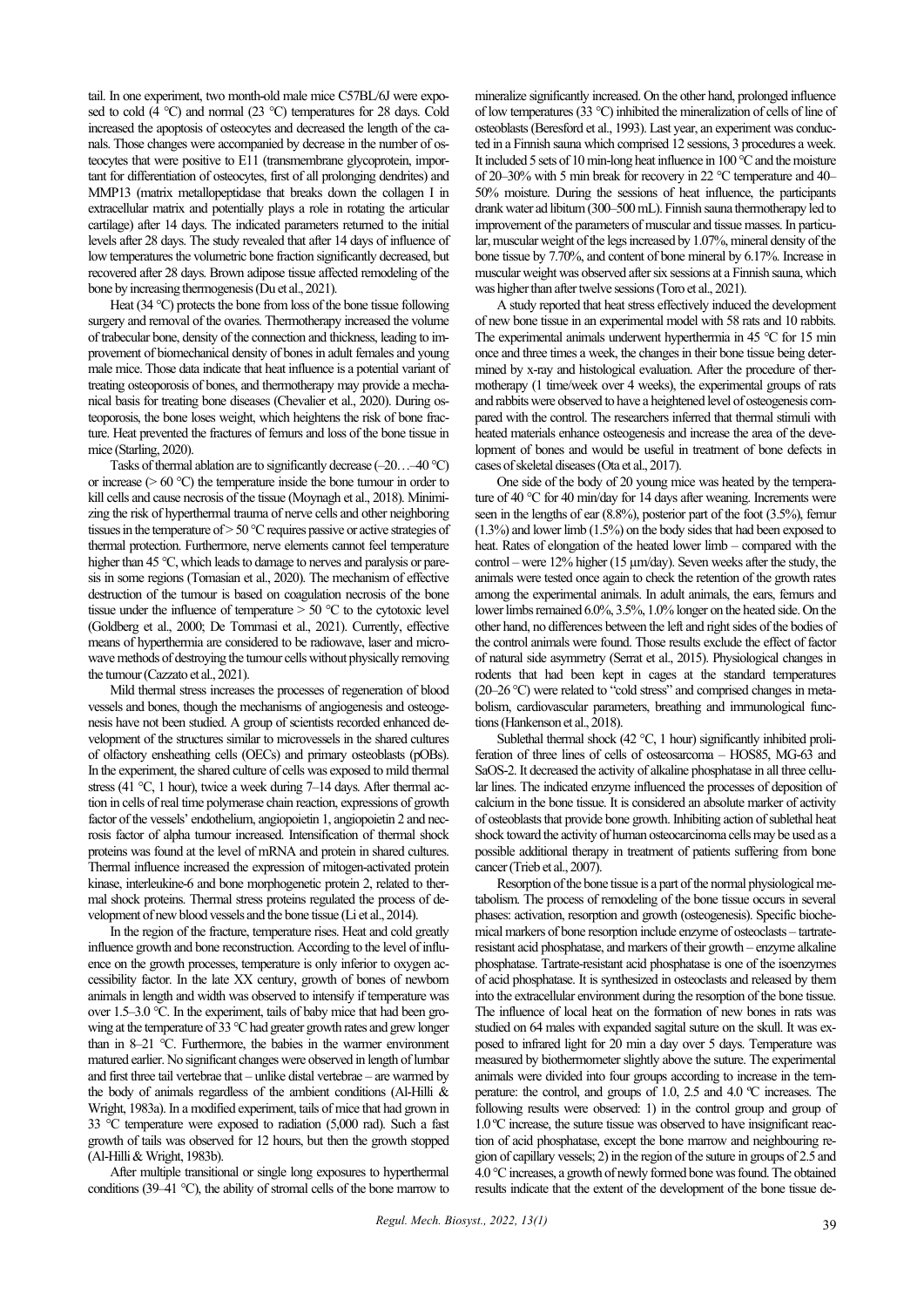pends on the temperature of the corresponding tissues (Ogawa, 1990). When cartilage of rat's tail had been exposed to the influence of temperature from 41 to 46 °C, its growth was insignificantly inhibited and underwent necrosis. The authors indicate the reason for direct thermal damage being denudation of protein (Morris et al., 1977). In the experiment on rabbits' femur, the rabbits were exposed to microwaves for 45min once/twice a week. The temperature on the surface and inside the femur was within 42.5–44.0 °C. Following four-six procedures, the bone was cut out for histopathological study. There were found numerous cement lines and a small number of osteoblasts and osteoclasts that paved trabecular surfaces. The indicated changes suggested that the process of remodeling of bone in the conditions of hyperthermia increased compared with the control. In bone exposed only to hyperthermia (without surgical trauma), no such changes were observed (Leon et al., 1993).

In an experiment, 68 newborn female mice were kept in low (16 °C) or warm (25 °C) temperatures. Some groups of animals were performing exercises on a running wheel. The study revealed that exercises alleviated the effect of low temperatures on the process of elongation of the limbs after 11 days of physical load. Regardless of the temperature, all runner mice had elongated limbs, and individuals that had performed no exercises had shorter limbs. The authors concluded that the effect of physical exercises affected exclusively the limb bones and was not a systemic endocrine reaction (Serrat et al., 2010).

#### **Heat shock proteins and other factors of regulation of the bone tissue**

Heat shock proteins (HSP) are a class of proteins formed after increase in the body temperature. Rates of their formation are regulated at the stage of their transcription under the influence of heat shock factor (HSF). Based on their molecular masses, mild stress proteins are classified into HSP-72, 70, 60, 10 and others having the values of 72, 70, 60, 10 kDa respectively. In the late XX century, the mechanism of their action was determined to be based on the regulation of renaturation and intracellular transport of proteins damaged by high body temperature or other factors. Functionally, they take care of other proteins, providing them with normal operation of functionally active regulators, catalysers, transporters, etc., and utilizing depleted and irreversibly damaged protein molecules (Kuibida et al., 2021).

Acute and chronic influence of heat improves metabolic functions in the organism using increase in the activity of membrane enzyme of adenylyl cyclase, which transforms ATP into cAMP and corresponding protein kinase which phosphorylates proteins (Kostromin et al., 1984; Hafen et al., 2018). Protein kinase acts as a sensor that detects changes in AMP/ATP ratio (Hasenour et al., 2013). During decrease in ATP, the activity of protein kinase increases (Kostromin et al., 1986; Demidov et al., 1991). This results in intensification of metabolic pathways of ATP formation as a result of increase in glycogenolysis and lipolysis (Herzig & Shaw, 2018). Even one session of heating for  $\sim$  2 hours may increase the activity of protein kinase and the process of phosphorylation (Hafen et al., 2018).

Heat influence induces HSP expression. They stabilize proteins that strengthen the transmission of the signals of nitrogen oxide (NO), decrease oxidative stress and inflammation of the vessels and improve their function (Brunt et al., 2016). During passive heat stress, blood circulation in the legs increased  $\sim$  3–4-fold (Leicht et al., 2019). Vessel network is of essential value for transportation of regulators that support processes of endochondral ossification. Bone has a dense capillary network, and the signal molecules that participate in its growth must overcome the cartilage. The cartilage is included in the epiphyseal plate, but it has no penetrating blood supply (Racine & Serrat, 2020).

The cartilage has no blood vessels and its nutrition is performed by diffusion of substances. The semi-penetrable "barrier at the border of vessel-cartilage surface" obstructs the molecular transport. To study the peculiarities of overcoming this obstacle, a model of heating the hind legs was used for manipulating the blood circulation in bones in 5-week-old female mice. In the experiment, dextrans were used weighing 10, 40 and 70 kDa, which are close in size to physiological regulators. Increase in the temperature in hind legs from 22 to 34 °C led to increase in vascular access of the abovementioned molecules. In 34 °C, penetration of dextrans 10 kDa into the growth plate increased by  $> 150\%$ , and 40 and 70 kDa increased only by < 50% (Serrat et al., 2014).

Lengthwise growth of bones is regulated by primary endocrine factors that perform coordinated or single actions. They include: growth hormone, insulin-like growth factor I, estrogens, androgens, group D vitamins and others (Wang et al., 2010; Lui et al., 2014). Elongation of bones is a complex process caused by several internal factors (hormones, growth factors) and external variables (nutrition, environment). Insulin-like growth factor I (IGF-1) is the main hormone that stimulates the development of the bone tissue (ossification) and a drug for treating skeletal diseases in children. Temperature directly affects the growth through changes in IGF-1 expression (Racine & Serrat, 2020).

Increase in IGF-1 expression in skeletal muscles of broiler chickens was recorded at heightened temperatures during rearing (Al-Zghoul et al., 2016). Heat manipulations heightened the levels of mRNA heat shock proteins (Hsp70 and Hsp60) and heat shock factors (HSF3 and HSF4) in muscles of birds during the first week of life and during heat stress. On days 14 and 28 after weaning, the basal levels of mRNA Hsps and HSF of chickens were significantly higher than in the control (Al-Zghoul, 2018). During the heat stress and after weaning of broiler chickens, basal and dynamic expressions of mRNA heat shock proteins (HSP108 and HSP90) and heat shock factors (HSF-1 and HSF-2) increased as well (Al-Zghoul & El-Bahr, 2019). Similar results were obtained when growing eels. Fish grown at 22 °C temperature were longer and had increased expression of IGF-1 gene than those grown in 16 °С (Politis et al., 2017). Moreover, increased temperature weakened the affinity between IGF-1 and its acid-labile subunit (ALS), leading to increase in free and active IGF-1 (Holman & Baxter, 1996).

Insulin-like growth factor I is mostly synthesized in the liver under the influence of growth hormone, and is also produced by bones and muscles. A group of researchers determined positively significant relationships between IGF-1 concentration and levels of albumin, bone alkaline phosphatase and creatinine kinase, respectively. They came to the conclusion that IGF-1 levels in blood serum are associated with the concentration of markers of formation of skeleton muscles and bones, but not the markers of bone resorption during general physical activity in healthy adults (Lee et al., 2021).

A direct effect was found of temperature on stromal cells of human bone marrow and cells similar to human osteoblasts, obtained from the osteosarcoma culture. It was revealed that both types of cells had high tolerance to long exposure to mild thermal shock (1 hour in 39–41 °C). The concentration of heat shock protein HSP70 was observed to increase under the influence of hyperthermia (39 °C) and decrease in 33 °C. They have come to the conclusion that mild thermal shock induces proliferation, activity of alkaline phosphatase and mineralization in stromal cells of human bone marrow and cells of Mg-63 *in vitro*. By contrast, diathermy of deep layers of the bone tissue by high-frequency alternating current in vivo stimulated its formation and growth (Shui & Scutt, 2001).

A team of authors revealed that HSP70 (200 ng/mL) increases the activity of alkaline phosphatase and promotes the mineralization of the bone tissue. In the conditions of osteogenic induction, this heat shock protein increased the expression of osteospecific genes such as transcriptional factors of family runt Runx2 and osterix (OSX). The authors came to the conclusion that HSP70 promotes osteogenesis and may be a therapeutic mean for treating uncoalesced bones (Chen et al., 2015). Thermal stimuli (40 °С/15 and 45 °C/15 minutes) promoted significant osteogenesis of tibias of rats and rabbits. In the regime of hyperthermia, an increase was observed in biosynthesis of heat shock protein HSP70, activity of alkaline phosphatase and expression of genes related to the bone tissue (Ota et al., 2017), and HSP60 stimulated bone resorption (Hang et al., 2018).

A review has described different stages of the mechanism of remodeling and formation of the bone tissue. It mentioned that the synchronic remodeling of bones includes the resorption and its formation. It comes through a number of stages: 1) bone calm, 2) activation, 3) bone resorption, 4) reversion, 5) formation, 6) stop. Excess of glucocorticoids negatevely affects the molecular signal transmission, induces the apoptosis of osteocytes and osteoblasts by various means and prolongs the life cycle of osteoclasts. Moreover, biosynthesis of biologically active growth factors decreases, leading to decrease in the expression of osteoblasts by mole-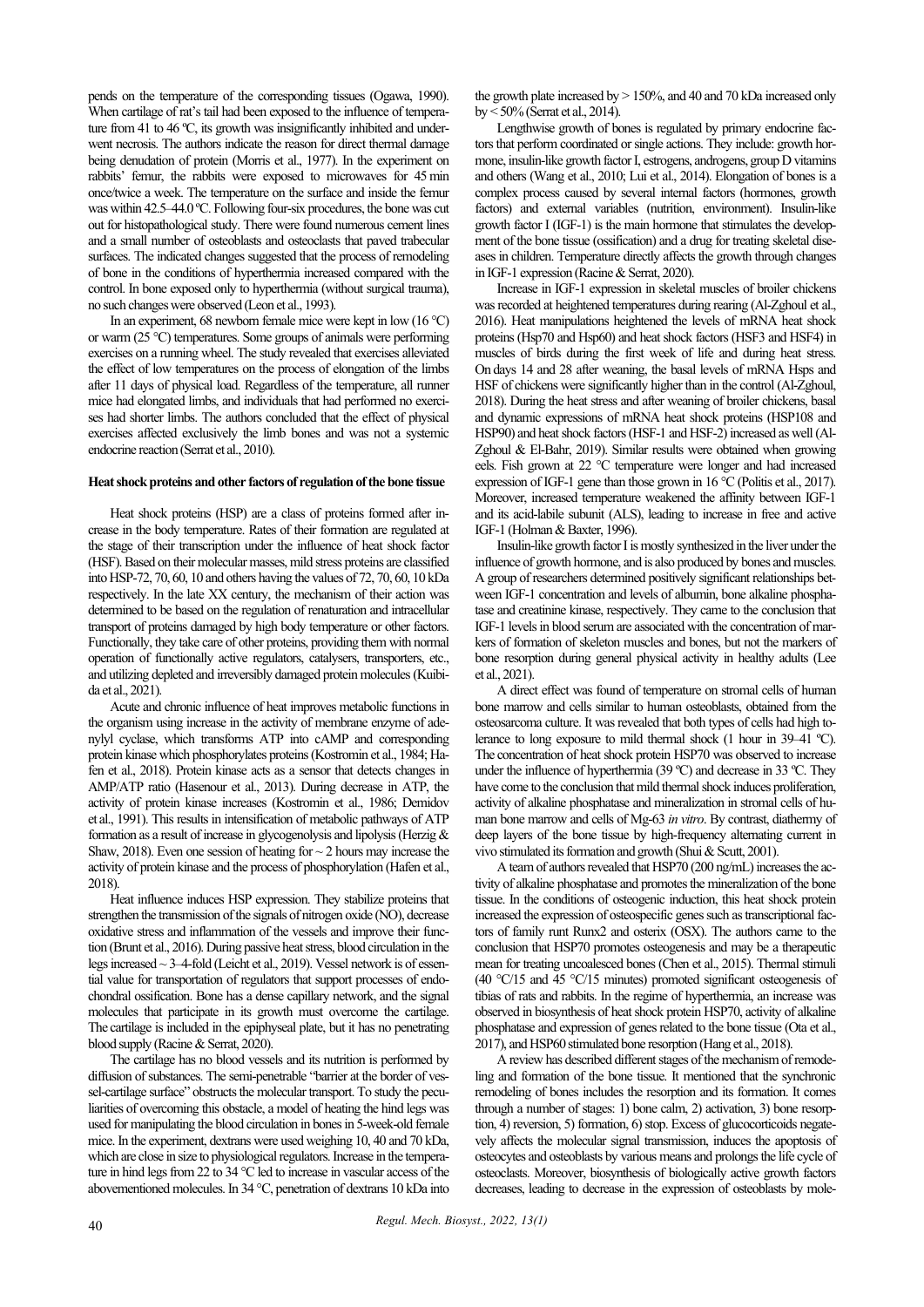cules that form osteoid. Increase occurs in the expression of mineralization-inhibiting proteins that inhibit the mineralization of osteoids and simultaneous local de-mineralization of the matrix (Povoroznyuk et al., 2021).

In our opinion, the indicated effects of the glucocorticoids on osteogenesis are important for the nutrition tactics of endurance athletes and trauma prevention. Protein nutrition before competitions or during ultratriatlon (8–9 hours of continuous load) increases the processes of glucogenesis and secretion of cortisol. Long excess of cortisol concentration during training leads to increase in the frequency of fractures and other negative consequences, but this problem should be considered separately.

Osteochondral interface between the bone and the cartilage allows these tissues to "communicate" with one another and exchange signal and plastic molecules, thereby providing integrated response to mechanical and thermal irritators (Oliveira Silva et al., 2020). There is a functional connection between the inhibition of the markers of effective bone remodeling following fracture and increase in oxidative stress (Falfushynska et al., 2019). The peculiarities of the influence of modulators of signal molecules, particularly chaperones and other functional proteins, in the conditions of heat stress has been studied (Rakhmetov et al., 2016), and the functioning of active oxygen species as "secondary intermediaries" in the regulation of intracellular signal cascades has been analyzed in the review (Drobot et al., 2013). Furthermore, when the pool of active oxygen species exceeds the antioxidant ability of the organism, the existing antioxidant pathways are undergirded by the synthesis by protective heat shock proteins (Smolka et al., 2000; Archer et al., 2017).

Based on the analysis of theoretic and experimental data, we proposed a model of the mechanism of influence of mild heat shock on bone growth (Fig. 1).

To obtain the full picture of the mechanism of heat influence on osteogenesis, we should proceed from the fact that light heat shock  $\approx$  39–41 °C is a type of stress. It is accompanied by a known ensemble of hormones and factors. Stress provokes the universal secondary messenger – the system of cyclic nucleotides. Membrane enzyme adenylyl cyclase, or ATP pyrophosphate-lyase (cycling) (KF 4.6.1.1), catalyses the transformation of ATP into 5'-3'-cyclic adenosine monophosphate, or cAMP. At the same time, ratio of AMP/ATP in the cell changes. Increased concentration of cAMP activates the cAMP–protein kinase (KF 2.7.11.1). Protein kinase А performs the phosphorylation of chromatin, transcription factors of heat shock proteins (HSF-1, HSF-2, HSF-3, HSF-4), stress proteins (HSP-60, HSP-70, HSP-90, HSP-108) and enzymes of energy-generating processes of glycolysis and lipolysis. Stress protein HSP70 activates alkaline phosphatase and promotes the process of mineralization of the bone tissue. Syntheses of insulin-like growth factor-1 (IGF-1), mitogenic action factors, signals of intensification of blood circulation (NO) and somatotropin in the cell activate. Thermotherapy decreases the affinity between insulin-like growth factor I and its acid-labile subunit (ALS). This leads to increase in free and active IGF-1. Against the background of acceleration of capillarization process, the energy generation and concentration of stimulators of growth of the bone tissue, there occurs activation of functional activity of producer cells – osteoblasts and osteocytes, and the bone elongates (Fig. 1). We see parallels in the mechanism of stimulation of the growth of the bone tissue, increase in the mechanostat of bones exposed to mild heat shock and plyometric means of physical pressure (Kuibida et al., 2021).

## **Thermoregulation: role of tails and other peripheral body parts**

In the sphere of studies of thermoregulation, the body is conditionally divided into two regions: 1) external membrane (skin) – the temperature there fluctuates together with the environment and 2) the internal nucleus (internal organs) – has relatively stable temperature. Increased body temperature in living organisms occurred as a secondary consequence of high rates of metabolism. It is necessary for long functioning of the organism or establishing new ecological niches. Reverse response occurs if physical exercise or other factors increase the heat generation and the internal temperature rises. The body temperature is regulated by physiological and behavioral types of mechanisms. The main physiological reactions to cold are thermogenesis of brown fat tissue, shivers in skeleton muscles which produce heat and cause narrowing of blood vessels, preventing heat losses.

By contrast, the action of heightened temperature inhibits thermogenesis, increases perspiration and enlarges blood vessels. Animals use different strategies to achieve the same physiological effect. In high temperatures, the vessels of the body surface enlarge earlier than perspiration starts. Cooling through perspiration causes losses of water, vitamins, and chemical elements. Perspiration against overheating activates when the capabilities of the first stage become depleted. Similarly, the cold first activates vasoconstriction, and then – shivering or thermogenesis. It depends on relative energy expenditures of each mechanism. Thermogenesis is also triggered by various pyrogens: hormones of the pancreas, iodine, bacterial lipids, which induce the production of prostaglandin  $E_2$  and others by endothelial cells (Tan & Knight, 2018). If the mice are kept in the ambient temperature of  $4^{\circ}$ C, the warming of the body by thermogenesis uses around 60% of the overall energy (Abreu-Vieira et al., 2015).



#### **Fig. 1.**Role of heat stress proteins in the mechanism of adaptation to heat

Open regions of the body may lose significant amounts of thermal energy if the ambient temperature drops below thermoneutrality. Therefore, there are various mechanisms to prevent heat losses. An effective strategy is based on narrowing of the diameter of the blood vessels (vasoconstriction). It limits the blood flow to the distal body parts and therefore promotes retention of heat (Tan & Knight, 2018). Protection of the organism against heat loss in Cetaceans is carried out by anti-leakage heat exchangers (Heyning, 2001; Davenport et al., 2015). In rats, the key role is played by a mechanism based on vasodilation (Dawson & Keber, 1979; Young & Dawson, 1982). Tails of mice have insignificant effect on their thermoregulation (Škop et al., 2020a), while tails of beavers, muskrats, foxes, rabbits and many others have significant effects. The fall in the ambient temperature triggers functions that provide outflow of heat from tails and they stop functioning as radiators (Stryjek et al., 2021).

A study described the vascular structures in the tail of Florida manatee (*Trichechus manatus latirostris*) which provide anti-leakage heat exchange and retain the thermal energy in the organism. The authors noted that around 1,000 arteries are near 2,000 veins in the cranial end of the caudal vascular bundle. Their number decreases caudally, but the arteries/ veins ratio continues to equal 1:2. Close contact causes blood to give heat

*Regul. Mech. Biosyst., 2022, 13(1)*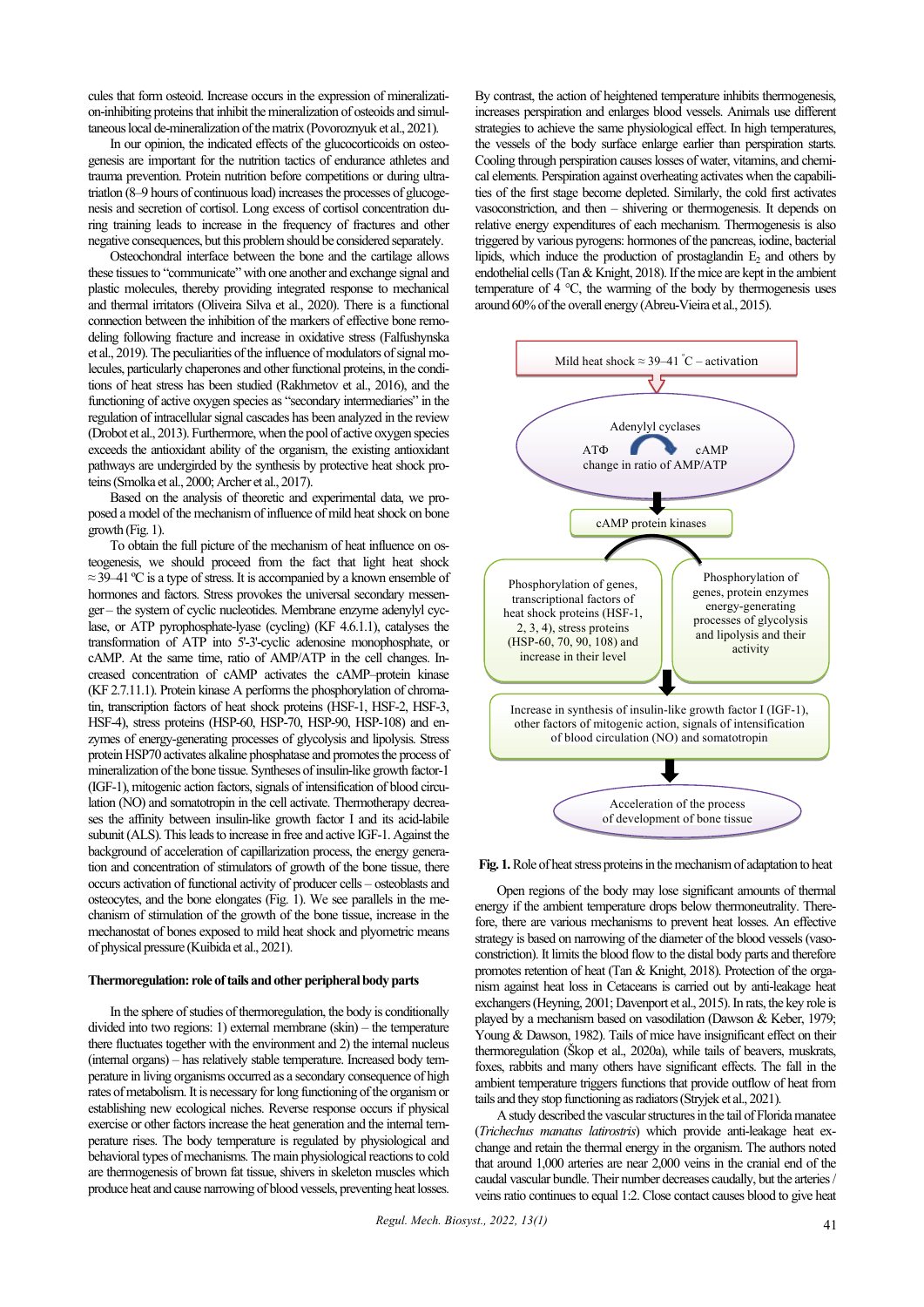to cold venous blood and it returns the heat back to the nucleus of the body when the water temperature is low. By contrast, when the animals were in warm marine water, their tails lost heat while their temperatures were lower than of the environment (Rommel & Caplan, 2003). Cold stress syndrome annually affects the manatees in Florida during intense or prolonged cold weather, which is one of the threats to those animals. The thoracic flippers and axillae were noted by the authors as regions of the greatest heat exchange (Erdsack et al., 2018).

In thermal physiology, mice are considered a useful model object to study human diseases. During drastic changes in the environmental temperature from 19 to 39 °C, the mice the tails of which had been amputated and the control specimens had almost the same body temperature and rates of metabolism. Losses of heat through tail were insignificant, but also were useful biomarkers of enlargement of the vessels and thermoregulation. In those experimental individuals, the tail of mice provided only 5‒8% of heat emission from the entire body, and in rats this parameter equaled 17% (Škop et al., 2020b). Laboratory rats were subjected to the influence of the ambient temperature ranging 12 to 35 °C according to dry thermometer for  $\approx$  5.5 h. The same procedure was performed with rats that were kept with a constant temperature around the tail and dead animals. The study resulted in the conclusion that the rat's tail – according to its operation regime – looks like a controller with on/off (activation/deactivation) functions (Dawson & Keber, 1975).

Rodents and other animals prevent heat loss using a broad spectrum of behavioural adaptations: hiding in burrows and nests, sitting on tail, curling into ball, group contact warming. A new thermal adaptation to cold stress has been described as "tail belt" of rodents (*Apodemus flavicollis* and *A. agrarius*). During cold stress, the animals lifted and bent the tail medially and then put it on the spine, the medial rump during eating to prevent heat loss (Stryjek et al., 2021). Mice that had grown up in a cold environment grew much shorter tails (Gordon et al., 2014).

A study focused on the influences of various temperatures on growth of bones of wild male mice. The animals were divided into three groups according to the criterion of different temperatures of their maintenance: 1) thermoneutral, 26 °C, 2) standard, 22 °C, 3) cold, 20 °C. The experiment lasted for 3, 6, 12 weeks with ad libitum access to food and water. The study revealed that the effect of cold was decreased by activation of protein synthesis that broke down the oxidative phosphorylation with respiration in mitochondria of brown fatty tissues. This resulted in increased thermogensis without shivering. After the end of the experiment, the animals of the "cold" group had a notably lower volumetric share of the trabecular bone of the distal part of the femur, thickness and density of the contact and the area of the cortical bone of the lower middle of the femur, compared with mice that lived in 26 °C conditions. The authors came to the conclusion that the low temperature decreased the bone weight in mice (Robbins et al., 2018).

We consider that in the conditions of low temperatures, the ratio of white and brown fat can have an effect on growth of bones. In cold, brown fat warms the body by increasing thermogenesis and synthesis of heat shock proteins. Thus, brown fat compensates the lack of low atmospheric temperature. Prolonged cold and physical loads create moderate stress effect and decrease the reserves of white cold fatty tissue and increase brown warm fatty tissue. Heat speeds up the processes of growth of the bone tissue. This presumption has been confirmed by the results of the experiment conducted by the Dutch scientists. In the experiment, they divided mice into two groups according to their maintenance conditions – individual and social. They observed that after weaning, individual maintenance of six weeks-old male mice C57BL/6J led to white obesity and impeded growth (Schipper et al., 2020). For quantitative evaluation of morphology, rats' bodies from birth to adulthood were kept in cold (17 ºС), moderate (25 ºС) and warm (33 ºС) environments. Compared with animals of moderate maintenance, the rats of "cold" group had shorter ears, tails and lower ratios of tail length to body length. By contrast, animals in warm premises had lower weight, shorter bodies and the greatest ratio of tail length to body length (Villarreal et al., 2007).

Under the influence of heat, the cardiovascular function improves by enlargement of the diameter of blood vessels. Endothelium causes release of vessel-enlarging molecules (nitrogen oxide, histamine), arterial vasodilation, decrease in artery stiffness, modulation of vegetative nervous system, favourable changes in circulating lipid profiles and systemic arterial pressure (Laukkanen et al., 2018).

# **Elaborated interpretation of ecological Allen's rule**

We studied the amplitude of changes in tail length in adult male mammals depending on temperature regime of place of birth. The researchers noted different temperature conditions in broods in deep and surface burrows, hollows, nests, houses and agricultural premises of people for newborn animals. Some rodents Rodentia and Eulipotyphla raise their young in the upper layer of soil where the temperature is lower in spring and summer than in the atmosphere or soil surface. Inertia in the dynamics of changes in the soil temperature increases with depth of its layer. At the depth of 3.2 m, the temperature of soil in the conditions of Ukraine changes in the range of 7 °C over year. Every soil type is characterized by its range of temperature fluctuation at the depth of 20 cm. The average temperature at this depth in the warm period ranges within 6–10 °C for podzolized soils, and  $11-15$  °C for chernozems. By contrast, in 2020, the average monthly air temperature was within 16-17 °C in western and eastern Ukraine, and 15–16 °C in the northern oblasts, 17 °C in central oblasts, and 18 °С in southern oblasts.

To evaluate the results of tail growth, the elongation index was calculated – ratio of tail length to body length of mammals depending on the place where the newborn were raised. Tail length C (Cauda) is distance from the rectum to the tail end without end hair, and body length L (Longitudo) ‒ from nose end to rectum on the abdominal side; in large animals – from tail end to the base of tail on the back side. The morphological parameters of body and tail lengths were taken from the guides (Migulin, 1938; Reichholf, 2002). Scientific names of mammals are given according to the Commission of Zoological Terminology named after I.I. Schmalhausen and the Ukrainian Teriological Society of the National Academy of Sciences of Ukraine.

Based on the data analysis (Table 1), we distinguished three groups of animals with different parameters of tail growth depending on places where the newborn grew. In the group of short-tailed animals, the index of tail elongation equaled 7.8‒7.2, and therefore the rates of functioning of the growth plate of the tail vertebrae of babies in deep burrows in cold regions were low. Representatives of mammals of temperate climate which raise animals in burrows were identified to group of average-tailed animals. Parameters of indexes of tail elongation in this group of animals ranged within 5.4–3.2. The indicated index in the group of long-tailed animals ranged within 2.1–0.7. Functional activity of their growth plates of tail vertebrae was high because the offspring had developed in nests on stems of plants, holes, residential buildings of humans, economic facilities, non-deep burrows with sufficient amount of heat. It should be noted that different ecological living niches and ways of moving of animals also had effect on the intensity of distal growth of the bone tissue. Evolution-caused factors of tail elongation are also its functions as "engine" and "stabilizer" of flight in the processes of swimming or jumping, etc.

According to the ecological-morphological rule (law) of Allen, warm-blooded animals in cold climate conditions have shorter body parts than the same species in the regions with warm climate for the purposes of decreasing heat leakage (Allen, 1877). In our opinion, it would be incorrect to consider Allen's rule as an ecological-geographic pattern, therefore different species may live within one geographic territory and have different morphological parameters, particularly, the brown rat *Rattus norvegicus* and black rat *R.rattus*(C/L index of 1.2 to 0.9, respectively), or birch mouse, mice and voles (Table 1). This ecological-morphological pattern occurs based on different temperature conditions of growth of the bone (limbs, tails) and cartilage (ears) tissues in young while developing.

# **Conclusion**

Mild heat stress increases the processes of growth and regeneration of bones, but the mechanisms of osteogenesis have not been studied in details. We distinguished five zones of temperature influences on the bone tissue with different biological effects: a) the below-threshold thermal zone of <36.6 °C, insufficient amount of heat is a limiting factor of osteogenesis; b) the zone of the normal temperature  $\approx$  36.6–37.5 °C, in this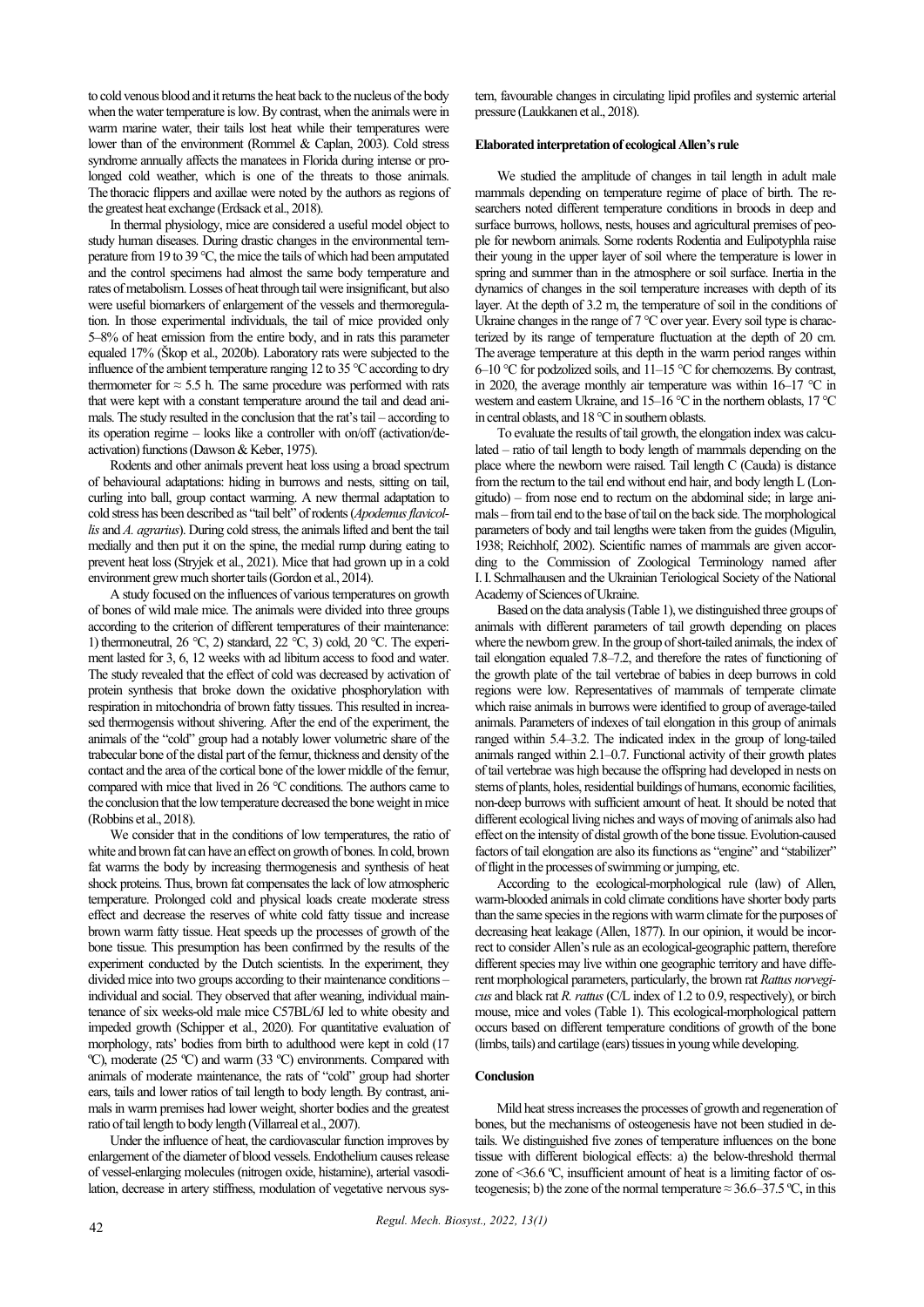temperature range the processes of breakdown and bone formation are balanced; c) the zone of mild heat shock  $\approx$  39–41 °C, the functional activities of osteoblasts, osteocytes and development of the bone tissue increase; d) the zone of sublethal heat shock  $\geq$  42 °C, the bone growth is being inhibited; e) the zone of necrotic shock  $\geq 50$  °C, the cells of the bone tissue die.

# **Table 1**

Ratios of tail length to body length of mammals depending on places where they grew

|                                      | Body length (L,                       | Tail length (C,      | Ratio of average     |                                                                         |                                            |
|--------------------------------------|---------------------------------------|----------------------|----------------------|-------------------------------------------------------------------------|--------------------------------------------|
|                                      | Longitudo) and the Cauda) and average |                      | tail length to aver- | Location of newborn                                                     |                                            |
| Species name                         | average body length tail length (cm)- |                      | age body length      |                                                                         | Note                                       |
|                                      | $(cm)$ – line below                   | line below           | c/L                  |                                                                         |                                            |
| Norway lemming                       | $13.0 - 15.0$ ;                       | $1.5 - 2.0$ ;        |                      |                                                                         | common in Scandinavia, burrows are         |
| Lemmus lemmus Linnaeus, 1758         | 14.0                                  | 1.8                  | 7.8                  | in burrows                                                              | not deep                                   |
| Podolsk mole-rat                     |                                       |                      |                      | burrows at the depth of 13–21 cm,                                       | stay underground almost throughout         |
| Spalax zemni (Erxleben, 1777)        | 23.0                                  | $\leq 3.0$           | 7.7                  | and nesting chambers at 2.75 m                                          | their life                                 |
| Lesser mole-rat                      | $18.5 - 27.0$ ;                       | $\leq 3.0$           |                      | nesting chambers in burrows at                                          | in April, females give birth to babies     |
| Spalax leucodon Nordmann, 1840       | 22.8                                  | $\leq 3.0$           | 7.6                  | $1.5 - 3.5$ m depth                                                     | that begin living on their own in May      |
| Arctic lemming                       | $12.5 - 16.0$ ;                       | 2.0                  |                      |                                                                         | settles on slopes and water divides in     |
| Dicrostonyx torquatus (Pallas, 1778) | 14.3                                  | 2.0                  | 7.2                  | in burrows                                                              | tundra                                     |
| Common hamster                       | $21.0 - 28.0$ ;                       | $3.0 - 6.0$ ;        |                      |                                                                         |                                            |
| Cricetus cricetus Linnaeus, 1758     | 24.5                                  | 4.5                  | 5.4                  | in burrows                                                              | burrow is down to 2 m deep                 |
|                                      |                                       |                      |                      |                                                                         |                                            |
| European mole                        | $12.0 - 16.5$ ;                       | $2.0 - 4.8$ ;        | 4.2                  | in burrows                                                              | burrow is about 0.5 m deep                 |
| Talpa europaea Linnaeus, 1758        | 14.3                                  | 3.4                  |                      |                                                                         |                                            |
| Bobak marmot                         | 61.0                                  | $\leq15.0$           | 4.1                  | in burrows at 2–3 m depth                                               | winter burrows at the depth down to        |
| Marmota bobac (Muller, 1776)         |                                       |                      |                      |                                                                         | 5–7 m from the surface                     |
| Alpine marmot                        | 50.0                                  | 15.0                 | 3.3                  | in burrows                                                              | lives in mountain meadows and              |
| Marmota marmota Linnaeus, 1758       |                                       |                      |                      |                                                                         | pastures                                   |
| European ground squirrel Spermo-     | $20.0 - 22.0$ ;                       | $6.0 - 7.0$ ;        | 3.2                  | in burrows                                                              | burrows down to 2 m deep                   |
| philus citellus Linnaeus, 1758       | 21                                    | 6.5                  |                      |                                                                         |                                            |
| Snow vole                            | $12.0 - 14.0$ :                       | $5.0 - 7.5$ ;        | 2.1                  | in burrows                                                              | inhabits mountainous and rocky             |
| Chionomys nivalis (Martins 1842)     | 13.0                                  | 6.3                  |                      |                                                                         | terrain                                    |
| Bank vole                            | $8.0 - 12.0$ ;                        | $3.5 - 7.8$ ;        |                      |                                                                         | in summer and sometimes in warm            |
| Myodes glareolus (Schreber 1780)     | 10.0                                  | 5.7                  | 1.8                  | in spherical nests underground                                          | period constructs nests in burrows         |
| European water vole Arvicola         | $16.0 - 22.0$ ;                       | $10.0 - 15.0$ ;      |                      |                                                                         |                                            |
| amphibius (Linnaeus, 1758)           | 19.0                                  | 12.5                 | 1.5                  | in burrows                                                              | skillful swimmer                           |
| European pine vole Microtus subter-  | $7.5 - 10.5$ ;                        | $2.5 - 3.9$ ;        |                      |                                                                         |                                            |
| raneus (Selys Longchamps, 1836)      | 9.0                                   | 6.4                  | 1.4                  | in burrows                                                              | lives in old ravine forests                |
| Muskrat                              | $26.0 - 40.0$                         | $20.0 - 27.0$ ;      |                      |                                                                         |                                            |
| Ondatra zibethicus (Linnaeus, 1766)  | 33.0                                  | 23.5                 | 1.4                  | in burrows                                                              | entrance to the burrow is underwater       |
| Striped field mouse                  |                                       |                      |                      |                                                                         |                                            |
| Apodemus agrarius (Pallas, 1771)     | $9.0 - 12.2$ ;<br>10.6                | $6.6 - 8.8$ ;<br>7.7 | 1.4                  | in burrows                                                              | burrows at small depth                     |
|                                      |                                       |                      |                      |                                                                         |                                            |
| Garden dormouse                      | $11.5 - 15.0$ ;                       | $9.4 - 12.1$ ;       | 1.2                  | in nest on trees                                                        | settles mostly in spruce-beech forests     |
| Eliomys quercinus (Linnaeus, 1766)   | 13.3                                  | 10.8                 |                      |                                                                         |                                            |
| Brown rat Rattus norvegicus          | $20.0 - 28.0$ ;                       | $17.0 - 23.0$ ;      |                      | in natural conditions, they dig                                         | in houses, prefers basements; good at      |
| (Berkenhout 1769)                    | 24.0                                  | 20.0                 | 1.2                  | simple burrows at the depth down                                        | swimming and diving (can be up to          |
|                                      |                                       |                      |                      | to 50-80 cm near water bodies                                           | 3 days in water)                           |
| Edible dormouse                      | $13.0 - 18.0$ ;                       | $11.0 - 15.0$ ;      | 1.2                  | in tree holes, nests of birds, and also                                 | breeding season from late June to mid      |
| Glis glis (Linnaeus, 1766)           | 15.5                                  | 13.0                 |                      | under roofs of houses                                                   | August                                     |
| Hazel dormouse Muscardinus           | $7.0 - 9.0$ ;                         | $6.0 - 7.5$ ;        |                      | in rounded nest on branches of                                          | wakes up from winter hibernation           |
| avellanarius (Linnaeus, 1758)        | 8.0                                   | 6.8                  | 1.2                  | trees, shrubs or small hollows                                          | when the environmental temperature         |
|                                      |                                       |                      |                      |                                                                         | is higher than $20^{\circ}$ C              |
| Forest dormouse                      | $8.5 - 12.0$ ;                        | $6.0 - 11.3$ ;       | 1.2                  | in hollows of trees, bird houses,                                       | often settles near people, particularly in |
| Dryomys nitedula (Pallas, 1779)      | 10.3                                  | 8.7                  |                      | agricultural premises                                                   | agricultural premises.                     |
| Harvest mouse                        | $5.5 - 7.5$ ;                         | $5.1 - 7.2$ ;        |                      | spherical nest are constructed on                                       | no entrance to the nest. Every time the    |
| Micromys minutus (Pallas, 1771)      |                                       |                      | 1.0                  | stems of herbaceous plants at the                                       | female makes a new hole and then           |
|                                      | 6.5                                   | 6.2                  |                      | height of 40-100 cm                                                     | closes it                                  |
| House mouse                          |                                       |                      |                      | in natural conditions, lives in                                         |                                            |
|                                      | $7.0 - 10.0$ ;                        | $7.0 - 10.0$ ;       | 1.0                  | burrows: at 20–30 cm depth in the                                       | can live anywhere in peoples' houses       |
| Mus musculus Linnaeus, 1758          | 8.5                                   | 8.5                  |                      | warm season                                                             |                                            |
| Western wood mouse Apodemus          | $7.5 - 11.0$ ;                        | $7.0 - 11.5$ ;       |                      |                                                                         |                                            |
| sylvaticus (Linnaeus, 1758)          | 9.3                                   | 9.3                  | 1.0                  | in burrows                                                              | skillfully climbs trees and shrubs         |
|                                      |                                       |                      |                      |                                                                         | skillfully climbs trees and shrubs;        |
| Yellow-necked mouse Apodemus         | $8.5 - 13.0$ ;                        | $9.5 - 13.5$ ;       | 0.9                  | in burrows and holes of trees                                           | good at jumping and moves across           |
| flavicollis (Melchior, 1834)         | 10.8                                  | 11.5                 |                      |                                                                         | territories                                |
|                                      |                                       |                      |                      | in natural conditions, it does not                                      |                                            |
| <b>Black</b> rat                     | $15.0 - 23.0$ ;                       | $17.0 - 25.0$        |                      | usually dig burrows, but constructs                                     | heat-loving species. In houses, raises     |
| Rattus rattus Linnaeus, 1758         | 19.0                                  | 21.0                 | 0.9                  | spherical nests or occupies tree                                        | young under roofs to avoid competi-        |
|                                      |                                       |                      |                      | holes                                                                   | tion with brown rat                        |
| Northern birch mouse                 | $5.8 - 7.4$ ;                         | $8.5 - 10.0$         |                      | constructs nests in hollows, molder-uses tail as an additional grabbing |                                            |
| Sicista betulina (Pallas, 1779)      | 6.6                                   | 9.3                  | 0.7                  | ing tree stumps, and branches                                           | organ                                      |

We determined the most important elements of the mechanism of the influence of mild heat shock on bone growth. Mild heat shock equaling  $\approx$  39–41 °C is a type of stress. The stress provokes membrane enzyme adenylyl cyclase and cAMP-protein kinase. Protein kinase A phosphorylates chromatine, transcription factors of heat shock proteins (HSF-1, HSF-2, HSF-3, HSF-4), stress proteins (HSP-60, HSP-70, HSP-90, HSP-

108) and energy-generating enzymes of glycolysis and lipolysis. Stress protein HSP70 activates alkaline phosphatase and promotes the mineralization of the bone tissue. Syntheses of insulin-like growth factor-1, mitogenic action factors, signals of blood circulation intensification (NO) and somatotropin in cell increase. Heightened temperature decreases the affinity between insulin-like growth factor I and its acid-labile subunit, leading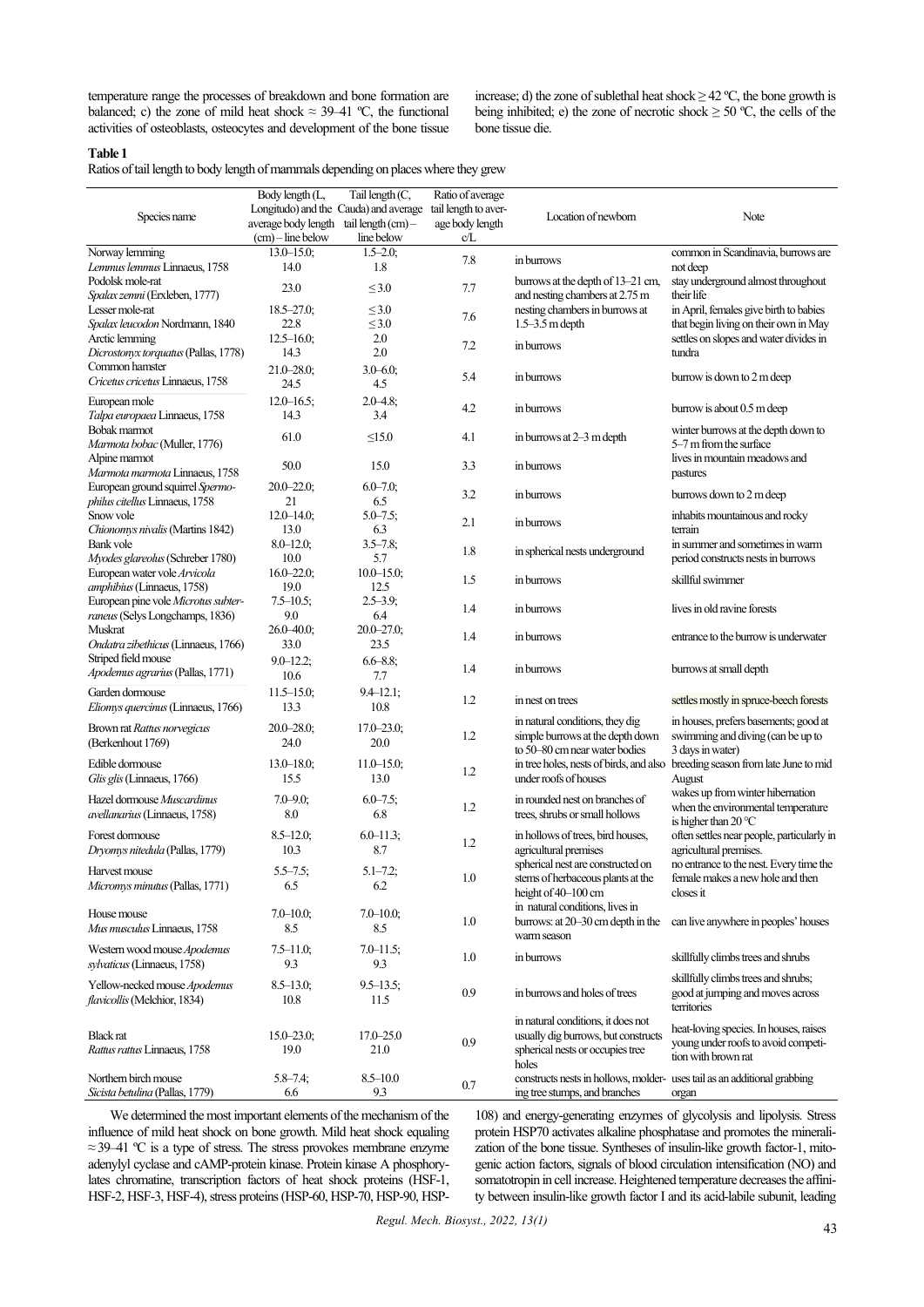to increases in free and active IGF-1. Against the background of acceleration of blood circulation process, generating energy and the level of stimulators of the bone tissue, the functional activity of cells that create bone – osteoblasts and osteocytes – increases.

Drawing from the analysis of modern knowledge of the role of heat shock proteins in the processes of increment of bone and cartilage tissues, we have developed and added to Allen's rule. We may state the following: "In warm-blooded animals of the same and different species, distal body parts (tails) are longer if the young after the birth have been developing in the conditions of higher temperature". The indicated tendency is realized to the fullest in the zone of mild heat shock by intensified biosynthesis of heat shock proteins, insulin-like growth factor I and other stimulators of growth processes of the bone tissue. Additional, evolution-caused factors of changes in tail length are its functions as "engine" and "stabilizer" in the process of swimming or jumping.

# **References**

- [Abreu-Vieira, G., Xiao, C., Gavrilova, O., & Reitman, M. L. \(2015\). Integration of](http://doi.org/10.1016/j.molmet.2015.03.001)  [body temperature into the analysis of energy expenditure in the mouse. Molecu](http://doi.org/10.1016/j.molmet.2015.03.001)lar Metabolism, 4(6), 461-470.
- Al-Hilli, F., & Wright, E. A. (1983a). The effects of changes in the environmental temperature on the growth of tail bones in the mouse. International Journal of Experimental Pathology, 64(1), 34–42.
- Al-Hilli, F., & Wright, E. A. (1983b). The short term effects of a supra-lethal dose of irradiation and changes in the environmental temperature on the growth of tail bones of the mouse. International Journal of Experimental Pathology, 64(6), 684‒692.
- Allen, J. A. (1877). The Influence of Physical Conditions in the Genesis of Species. P<sub>p. 108</sub>-140<sup>.</sup>
- [Al-Zghoul, M. B. \(2018\). Thermal manipulation during broiler chicken embryogene](http://doi.org/10.3382/ps/pey225)[sis increases basal mRNA levels and alters production dynamics of heat shock](http://doi.org/10.3382/ps/pey225)  [proteins 70 and 60 and heat shock factors 3 and 4 during thermal stress. Poultry](http://doi.org/10.3382/ps/pey225)  Science, 97(10), 3661-3670.
- [Al-Zghoul, M. B., & El-Bahr, S. M. \(2019\). Basal and dynamics mRNA expression](http://doi.org/10.1186/s12917-019-1827-7)  [of muscular HSP108, HSP90, HSF-1 and HSF-2 in thermally manipulated](http://doi.org/10.1186/s12917-019-1827-7)  [broilers during embryogenesis. BMC Veterinary Research, 15\(1\), 83.](http://doi.org/10.1186/s12917-019-1827-7)
- [Al-Zghoul, M., Al-Natour, M., Dalab, A., Alturki,](http://doi.org/10.1590/1806-9061-2016-0260ERRATA) O., Althnaian, T., Al-ramadan, S., [Hannon, K., & El-Bahr, S. \(2016\). Thermal manipulation mid-term broiler](http://doi.org/10.1590/1806-9061-2016-0260ERRATA)  [chicken embryogenesis: Effect on muscle growth factors and muscle marker](http://doi.org/10.1590/1806-9061-2016-0260ERRATA)  [genes. Brazilian Journal of Poultry Science, 18, 607–618.](http://doi.org/10.1590/1806-9061-2016-0260ERRATA)
- [Archer, A. E., Von Schulze, A. T., & Geiger, P. C. \(2018\). Exercise, heat shock](http://doi.org/10.1098/rstb.2016.0529)  [proteins and insulin resistance. Philosophical Transactions of the Royal Society](http://doi.org/10.1098/rstb.2016.0529)  [of London, Series B, Biological Sciences, 373, 1738.](http://doi.org/10.1098/rstb.2016.0529)
- [Beresford, J. N., Graves, S. E., & Smoothy, C. A. \(1993\). Formation of mineralized](http://doi.org/10.1002/ajmg.1320450205)  nodules by bone derived cells *in vitro*[: A model of bone formation? American](http://doi.org/10.1002/ajmg.1320450205)  Journal of Medical Genetics, 45(2), 163-178.
- [Brunt, V. E., Howard, M. J., Francisco, M. A., Ely, B. R., & Minson, C. T. \(2016\).](http://doi.org/10.1113/JP272453)  [Passive heat therapy improves endothelial function, arterial stiffness and blood](http://doi.org/10.1113/JP272453)  pressure in sedentary humans. The Journal of Physiology, 594(18), 5329–5342.
- [Cazzato, R. L., de Rubeis, G., de Marini, P., Dalili, D., Koch, G., Auloge, P., Garnon,](http://doi.org/10.1007/s00330-020-07382-8)  [J., & Gangi, A. \(2021\). Percutaneous microwave ablation of bone tumors:](http://doi.org/10.1007/s00330-020-07382-8)  [Asystematic review. European Radiology, 31, 3530–3541.](http://doi.org/10.1007/s00330-020-07382-8)
- [Chen, E., Xue, D., Zhang, W., Lin, F., & Pan, Z. \(2015\). Extracellular heat shock](http://doi.org/10.1016/j.febslet.2015.11.021)  [protein 70 promotes osteogenesis of human mesenchymal stem cells through](http://doi.org/10.1016/j.febslet.2015.11.021)  [activation of the ERK signaling pathway. Federation of European Biochemical](http://doi.org/10.1016/j.febslet.2015.11.021)  [Societies letters, 589, 4088–4096.](http://doi.org/10.1016/j.febslet.2015.11.021)
- [Chevalier, C., Kieser, S., Çolakoğlu, M., Hadadi, N., Brun, J., Rigo, D., Suárez](http://doi.org/10.1016/j.cmet.2020.08.012)-[Zamorano, N., Spiljar, M., Fabbiano, S., Busse, B., Ivanišević, J., Macpherson,](http://doi.org/10.1016/j.cmet.2020.08.012)  [A., Bonnet, N., & Trajkovski, M. \(2020\). Warmth prevents bone loss through](http://doi.org/10.1016/j.cmet.2020.08.012)  the gut microbiota. Cell Metabolism, 32(4), 575-590.
- [Davenport, J., Jones, T. T., Work, T. M., & Balazs, G. H. \(2015\). Topsy-turvy:](http://doi.org/10.1098/rsbl.2015.0592)  [Turning the counter-current heat exchange of leatherback turtles upside down.](http://doi.org/10.1098/rsbl.2015.0592)  [Biology Letters, 11\(10\), 0592.](http://doi.org/10.1098/rsbl.2015.0592)
- Dawson, N. J., & Keber, A. W. (1979). Physiology of heat loss from an extremity: [The tail of the rat. Clinical and Experimental Pharmacology and Physiology,](http://doi.org/10.1111/j.1440-1681.1979.tb00009.x)  [6\(1\), 69‒80.](http://doi.org/10.1111/j.1440-1681.1979.tb00009.x)
- [De Tommasi, F., Massaroni, C., Grasso, R. F., Carassiti, M., & Schena, E. \(2021\).](http://doi.org/10.3390/s21165470)  [Temperature monitoring in hyperthermia treatments of bone tumors: State-of](http://doi.org/10.3390/s21165470)[the-art and future challenges. Sensors, 21\(16\), 5470.](http://doi.org/10.3390/s21165470)
- Demidov, S. V., Kostromin, A. N., Kuibeda, V. V., Chernaia, I. V., & Borovok, M. I. (1991). Effect of thymagen, thymalin and vilosen on the cAMP and cGMP levels and phosphodiesterase activity in spleen lymphocytes during sensitization and anaphylactic shock. The Ukrainian Biochemical Journal, 63, 104–106.
- [Drobot, L. B., Samoylenko, A. A., Vorotnikov, A. V., Tyurin-Kuzmin, P. A., Baza](http://doi.org/10.15407/ubj85.06.209)[lii, A. V., Kietzmann, T., Tkachuk, V. A., & Komisarenko, S. V. \(2013\). Reac](http://doi.org/10.15407/ubj85.06.209)[tive oxygen species in signal transduction. The Ukrainian Biochemical Journal,](http://doi.org/10.15407/ubj85.06.209)  [85, 209‒217.](http://doi.org/10.15407/ubj85.06.209)
- [Du, J., He, Z., Cui, J., Li, H., Xu, M., Zhang, S., Zhang, S., Yan, M., Qu, X., & Yu, Z.](http://doi.org/10.3389/fbioe.2021.733582)  [\(2021\). Osteocyte apoptosis contributes to cold exposure-induced bone loss.](http://doi.org/10.3389/fbioe.2021.733582)  [Frontiers in Bioengineering and Biotechnology, 733582.](http://doi.org/10.3389/fbioe.2021.733582)
- [Erdsack, N., McCully Phillips, S. R., Rommel, S. A., Pabst, D. A., McLellan, W. A.,](http://doi.org/10.1007/s00360-018-1152-7)  [& Reynolds, J. E. \(2018\). Heat flux in manatees: An individual matter and a](http://doi.org/10.1007/s00360-018-1152-7)  [novel approach to assess and monitor the thermal state of Florida manatees \(](http://doi.org/10.1007/s00360-018-1152-7)*Trichechus manatus latirostris*[\). Journal of Comparative Physiology B, 188\(4\),](http://doi.org/10.1007/s00360-018-1152-7)  [717–727.](http://doi.org/10.1007/s00360-018-1152-7)
- [Falfushynska, H. I., Horyn, O. I., Poznansky, D. V., Osadchuk, D. V., Savchyn,](http://doi.org/10.15407/ubj91.06.067)  T.[О., Krytskyi, T. І., Merva, L. S., & Hrabra, S. Z. \(2019\). Oxidative stress and](http://doi.org/10.15407/ubj91.06.067)  [thiols depletion impair tibia fracture healing in young men with type 2 diabetes.](http://doi.org/10.15407/ubj91.06.067)  The Ukrainian Biochemical Journal, 91(6), 67-78.
- [Goldberg, S. N., Gazelle, G. S., & Mueller, P. R. \(2000\). Thermal ablation therapy](http://doi.org/10.2214/ajr.174.2.1740323)  [for focal malignancy. American Journal of Roentgenology, 174, 323–331.](http://doi.org/10.2214/ajr.174.2.1740323)
- [Gordon, C. J., Aydin, C., Repasky, E. A., Kokolus, K. M., Dheyongera, G., & John](http://doi.org/10.1016/j.jtherbio.2014.06.006)[stone, A. F. \(2014\). Behaviorally mediated, warm adaptation: A physiological](http://doi.org/10.1016/j.jtherbio.2014.06.006)  [strategy when mice behaviorally thermoregulate. Journal of Thermal Biology,](http://doi.org/10.1016/j.jtherbio.2014.06.006)  [44, 41‒46.](http://doi.org/10.1016/j.jtherbio.2014.06.006)
- [Hafen, P. S., Preece, C. N., Sorensen, J. R., Hancock, C. R., & Hyldahl, R. D. \(2018\).](http://doi.org/10.1152/japplphysiol.00383.2018)  [Repeated exposure to heat stress induces mitochondrial adaptation in human](http://doi.org/10.1152/japplphysiol.00383.2018)  skeletal muscle. Journal of Applied Physiology, 125(5), 1447-1455.
- [Hang, K., Ye, C., Chen, E., Zhang, W., Xue, D., & Pan, Z. \(2018\). Role of the heat](http://doi.org/10.1007/s12192-018-0932-z)  [shock protein family in bone metabolism. Cell Stress and Chaperones, 23,](http://doi.org/10.1007/s12192-018-0932-z)  [1153–1164.](http://doi.org/10.1007/s12192-018-0932-z)
- [Hankenson, F. C., Marx, J. O., Gordon, C. J., & David, J. M. \(2018\). Effects of](http://doi.org/10.30802/AALAS-CM-18-000049)  [Rodent thermoregulation on animal models in the research environment. Com](http://doi.org/10.30802/AALAS-CM-18-000049)parative Medicine, 68(6), 425-438.
- [Hasenour, C. M., Berglund, E. D., & Wasserman, D. H. \(2013\). Emerging role of](http://doi.org/10.1016/j.mce.2012.06.018)  [AMP-activated protein kinase in endocrine control of metabolism in the liver.](http://doi.org/10.1016/j.mce.2012.06.018)  Molecular and Cellular Endocrinology, 366(2), 152-162.
- [Herzig, S., & Shaw, R. J. \(2018\). AMPK: Guardian of metabolism and mitochondri](http://doi.org/10.1038/nrm.2017.95)al homeostasis. Nature Reviews Molecular Cell Biology, 19(2), 121-135.
- Heyning, J. E. (2001). Thermoregulation in feeding baleen whales: Morphological and physiological evidence. Aquatic Mammals, 27(3), 284–288.
- Holman, S. R., & Baxter, R. C. (1996). Insulin-like growth factor binding protein-3: Factors affecting binary and ternary complex formation. Growth Regulation, 6(1), 42‒47.
- Kostromin, A. P., Berdyshev, G. D., Demidov, S. V., & Kuibeda, V. V. (1984). Ageassociated changes in content of cyclic adenosine-3', 5'-monophosphate (cAMP), cyclic guanosine-3',5'-monophosphate (cGMP) and in activity of phosphodiesterase-cAM (pDE-cAM) in spleen T-lymphocytes from C3HA mice. Zeitschrift für Alternsforschung, 39(6), 351–355.
- Kostromin, A. P., Kuibeda, V. V., Boiko, N. A., Demidov, S. V., & Berdyshev, G.D. (1986). cAMP and cGMP (EVE) changes in immune competent cells under sensibilization and anaphylactic shock of animals of different age. Zeitschrift für Alternsforschung, 41(1), 3‒7.
- [Kuibida, V., Kokhanets, P., & Lopatynska, V. \(2021\). Mechanism of strengthening](http://doi.org/10.7752/jpes.2021.03166)  [the skeleton using plyometrics. Journal of Physical Education and Sport, 21\(3\),](http://doi.org/10.7752/jpes.2021.03166)  [1309‒1316.](http://doi.org/10.7752/jpes.2021.03166)
- [Laukkanen, J. A., Laukkanen, T., & Kunutsor, S. K. \(2018\). Cardiovascular and](http://doi.org/10.1016/j.mayocp.2018.04.008)  [other health benefits of sauna bathing: A review of the evidence. Mayo Clinic](http://doi.org/10.1016/j.mayocp.2018.04.008)  Proceedings, 93(8), 1111-1121.
- [Lee, S. C., Hsiao, J. K., Yang, Y. C., Haung, J. C., Tien, L. Y., Li, D. E., & Tsai,](http://doi.org/10.1002/jcla.23799)  [S.M. \(2021\). Insulin-like growth factor-1 positively associated with bone for](http://doi.org/10.1002/jcla.23799)[mation markers and creatine kinase in adults with general physical activity.](http://doi.org/10.1002/jcla.23799)  [Journal of Clinical Laboratory Analysis, 35\(8\), e23799.](http://doi.org/10.1002/jcla.23799)
- [Leicht, C. A., James, L. J., Briscoe, J. H. B., & Hoekstra, S. P. \(2019\). Hot water](http://doi.org/10.14814/phy2.14223)  [immersion acutely increases postprandial glucose concentrations. Physiological](http://doi.org/10.14814/phy2.14223)  [Reports, 7\(20\), e14223.](http://doi.org/10.14814/phy2.14223)
- [Leon, S. A., Asbell, S. O., Arastu, H. H., Edelstein, G., Packel, A. J., Sheehan, S.,](http://doi.org/10.3109/02656739309061480)  [Daskal, I., Guttmann, G. G., & Santos, I. \(1993\). Effects of hyperthermia on](http://doi.org/10.3109/02656739309061480)  bone. II. Heating of bone *in vivo* [and stimulation of bone growth. International](http://doi.org/10.3109/02656739309061480)  [Journal of Hyperthermia, 9\(1\), 77–87.](http://doi.org/10.3109/02656739309061480)
- [Li, M., Fuchs, S., Böse, T., Schmidt, H., Hofmann, A., Tonak, M., Unger, R., &](http://doi.org/10.1089/ten.TEC.2013.0087)  [Kirkpatrick, C. J. \(2014\). Mild heat stress enhances angiogenesis in a co-culture](http://doi.org/10.1089/ten.TEC.2013.0087)  [system consisting of primary human osteoblasts and outgrowth endothelial](http://doi.org/10.1089/ten.TEC.2013.0087)  [cells. Tissue engineering, Part C, Methods, 20\(4\), 328‒339.](http://doi.org/10.1089/ten.TEC.2013.0087)
- [Lui, J. C., Nilsson, O., & Baron, J. \(2014\). Recent research on the growth plate:](http://doi.org/10.1530/JME-14-0022)  [Recent insights into the regulation of the growth plate. Journal of Molecular En](http://doi.org/10.1530/JME-14-0022)[docrinology, 53\(1\), 22.](http://doi.org/10.1530/JME-14-0022)
- Migulin, O. (1938). Mammals of the UkrSSR (Data of the fauna). UkrSSR Academy of Science, Kiev (in Ukrainian).
- [Morris, C. C., Myers, R., & Field, S. B. \(1977\). The response of the rat tail to hyper](http://doi.org/10.1259/0007-1285-50-596-576)thermia. The British Journal of Radiology, 50(596), 576–580.

*Regul. Mech. Biosyst., 2022, 13(1)*